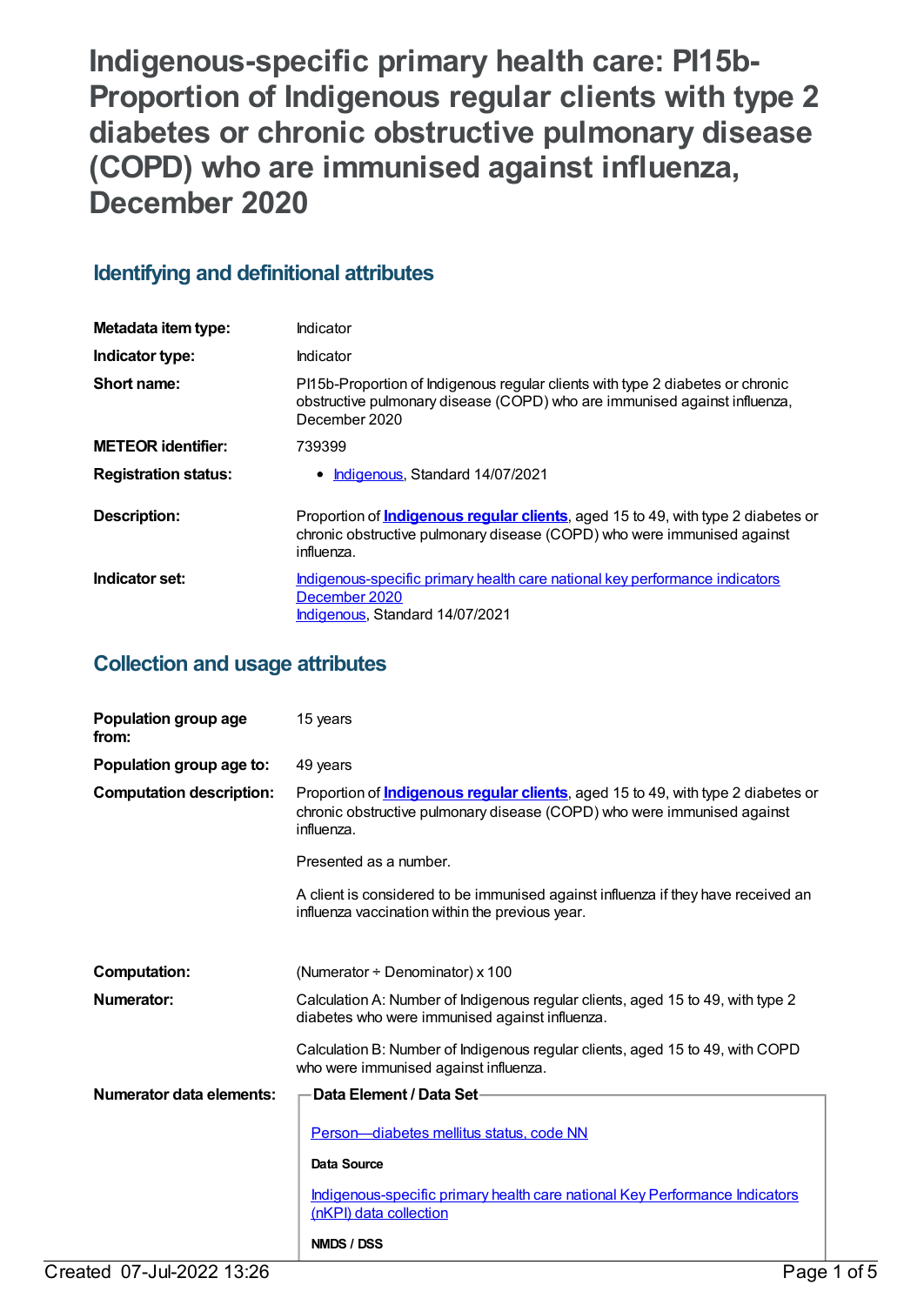#### [Indigenous-specific](https://meteor.aihw.gov.au/content/738532) primary health care NBEDS December 2020

**Guide for use**

Type 2 diabetes only.

#### **Data Element / Data Set**

[Person—age,](https://meteor.aihw.gov.au/content/303794) total years N[NN]

**Data Source**

[Indigenous-specific](https://meteor.aihw.gov.au/content/737914) primary health care national Key Performance Indicators (nKPI) data collection

**NMDS / DSS**

[Indigenous-specific](https://meteor.aihw.gov.au/content/738532) primary health care NBEDS December 2020

**Guide for use**

Aged 15–49 only.

### **Data Element / Data Set**

[Person—influenza](https://meteor.aihw.gov.au/content/457688) immunisation indicator, yes/no code N

**Data Source**

[Indigenous-specific](https://meteor.aihw.gov.au/content/737914) primary health care national Key Performance Indicators (nKPI) data collection

**NMDS / DSS**

[Indigenous-specific](https://meteor.aihw.gov.au/content/738532) primary health care NBEDS December 2020

**Data Element / Data Set**

[Person—chronic](https://meteor.aihw.gov.au/content/464928) obstructive pulmonary disease recorded indicator, yes/no code N

**Data Source**

[Indigenous-specific](https://meteor.aihw.gov.au/content/737914) primary health care national Key Performance Indicators (nKPI) data collection

**NMDS / DSS**

[Indigenous-specific](https://meteor.aihw.gov.au/content/738532) primary health care NBEDS December 2020

**Data Element / Data Set**

Person-Indigenous status, code N

#### **Data Source**

[Indigenous-specific](https://meteor.aihw.gov.au/content/737914) primary health care national Key Performance Indicators (nKPI) data collection

**NMDS / DSS**

[Indigenous-specific](https://meteor.aihw.gov.au/content/738532) primary health care NBEDS December 2020

**Guide for use**

Indigenous only.

### **Data Element / Data Set**

[Person—regular](https://meteor.aihw.gov.au/content/686291) client indicator, yes/no code N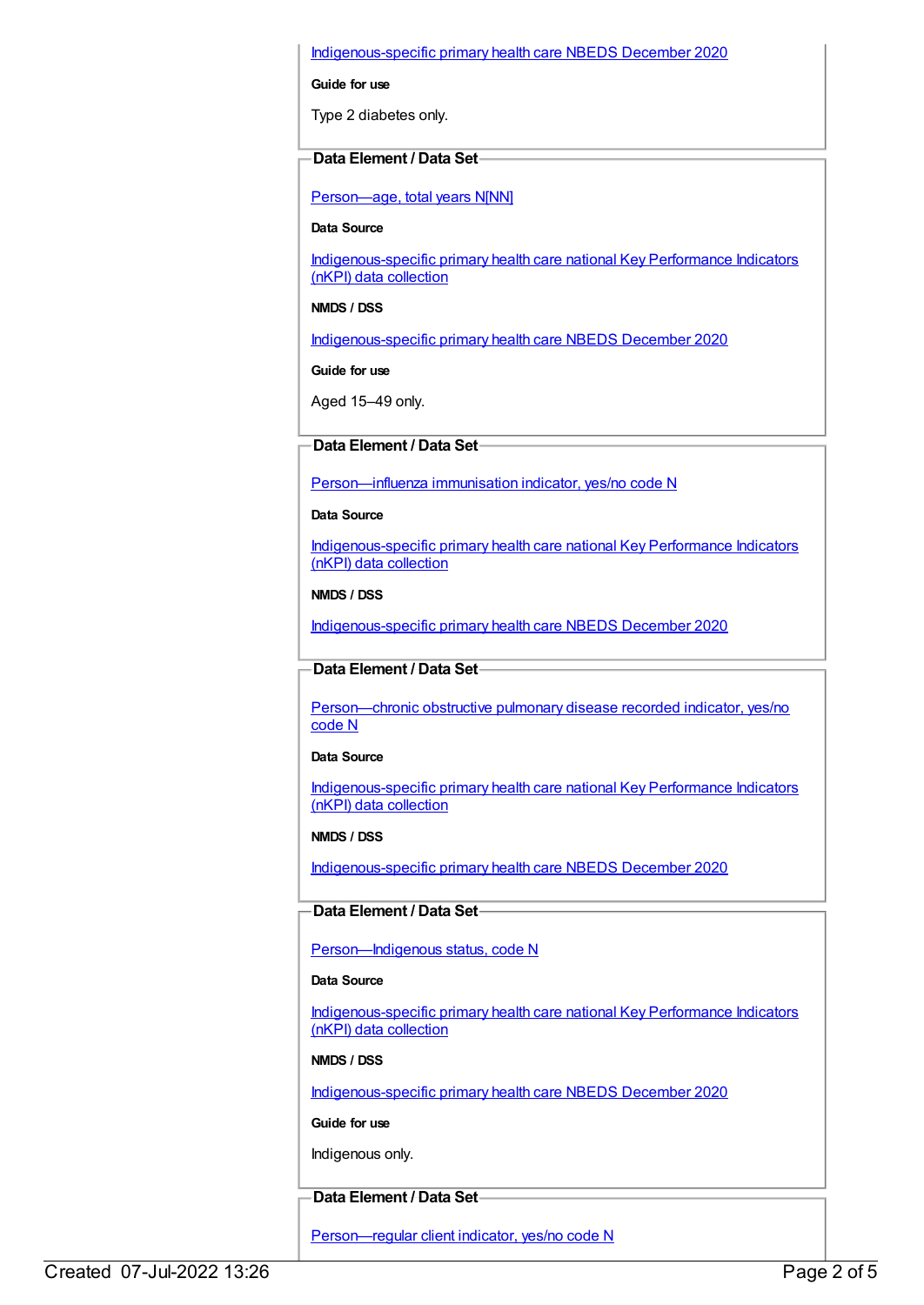|                               | Data Source                                                                                           |
|-------------------------------|-------------------------------------------------------------------------------------------------------|
|                               | Indigenous-specific primary health care national Key Performance Indicators<br>(nKPI) data collection |
|                               | NMDS / DSS                                                                                            |
|                               | Indigenous-specific primary health care NBEDS December 2020                                           |
|                               | Guide for use                                                                                         |
|                               | Regular clients only.                                                                                 |
|                               |                                                                                                       |
| Denominator:                  | Calculation A: Number of Indigenous regular clients, aged 15 to 49, with type 2<br>diabetes.          |
|                               | Calculation B: Number of Indigenous regular clients, aged 15 to 49, with COPD.                        |
| Denominator data<br>elements: | Data Element / Data Set-                                                                              |
|                               | Person-diabetes mellitus status, code NN                                                              |
|                               | <b>Data Source</b>                                                                                    |
|                               | Indigenous-specific primary health care national Key Performance Indicators<br>(nKPI) data collection |
|                               | NMDS / DSS                                                                                            |
|                               | Indigenous-specific primary health care NBEDS December 2020                                           |
|                               | Guide for use                                                                                         |
|                               | Type 2 diabetes only.                                                                                 |
|                               | Data Element / Data Set-                                                                              |
|                               | Person-age, total years N[NN]                                                                         |
|                               | Data Source                                                                                           |
|                               | Indigenous-specific primary health care national Key Performance Indicators<br>(nKPI) data collection |
|                               | NMDS / DSS                                                                                            |
|                               | Indigenous-specific primary health care NBEDS December 2020                                           |
|                               | Guide for use                                                                                         |
|                               | Aged 15-49 only.                                                                                      |
|                               | Data Element / Data Set-                                                                              |
|                               | Person-chronic obstructive pulmonary disease recorded indicator, yes/no<br>code N                     |
|                               | <b>Data Source</b>                                                                                    |
|                               | Indigenous-specific primary health care national Key Performance Indicators<br>(nKPI) data collection |
|                               | NMDS / DSS                                                                                            |
|                               | Indigenous-specific primary health care NBEDS December 2020                                           |
|                               | Data Element / Data Set-                                                                              |
|                               | Person-Indigenous status, code N                                                                      |
|                               | Data Source                                                                                           |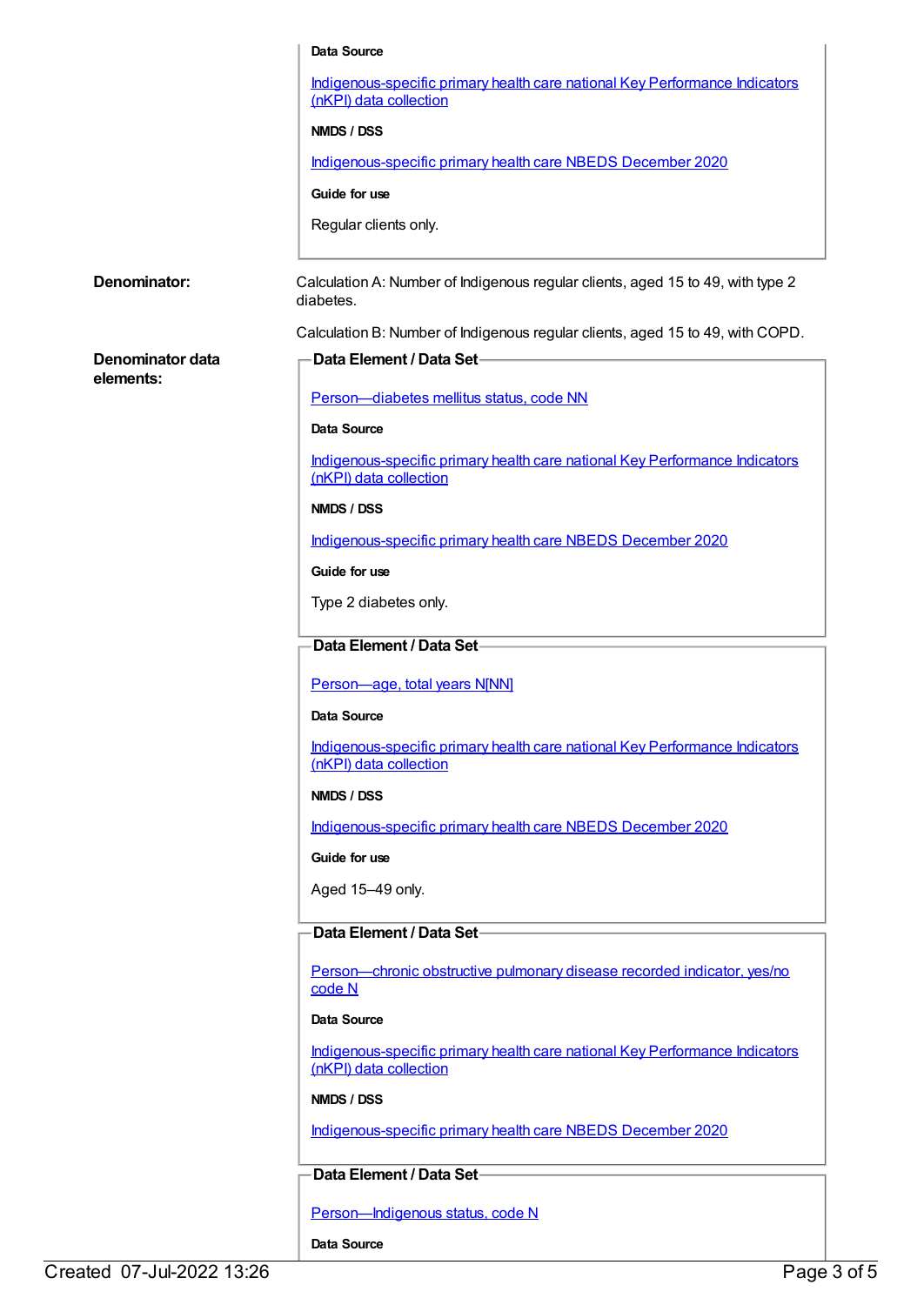|                            | Indigenous-specific primary health care national Key Performance Indicators<br>(nKPI) data collection |
|----------------------------|-------------------------------------------------------------------------------------------------------|
|                            | NMDS / DSS                                                                                            |
|                            | Indigenous-specific primary health care NBEDS December 2020                                           |
|                            | Guide for use                                                                                         |
|                            | Indigenous only.                                                                                      |
|                            | Data Element / Data Set-                                                                              |
|                            |                                                                                                       |
|                            | Person-regular client indicator, yes/no code N                                                        |
|                            | Data Source                                                                                           |
|                            | Indigenous-specific primary health care national Key Performance Indicators<br>(nKPI) data collection |
|                            | NMDS / DSS                                                                                            |
|                            | Indigenous-specific primary health care NBEDS December 2020                                           |
|                            | Guide for use                                                                                         |
|                            | Regular clients only.                                                                                 |
|                            |                                                                                                       |
| Disaggregation:            | 1. Sex:<br>a) Male<br>b) Female.                                                                      |
|                            | 2. Age group:<br>a) 15-24 years<br>b) 25-34 years<br>c) 35-44 years<br>d) 45-49 years.                |
| <b>Disaggregation data</b> | Data Element / Data Set                                                                               |
| elements:                  | Person-age, total years N[NN]                                                                         |
|                            | Data Source                                                                                           |
|                            | Indigenous-specific primary health care national Key Performance Indicators                           |
|                            | (nKPI) data collection                                                                                |
|                            | NMDS / DSS                                                                                            |
|                            | Indigenous-specific primary health care NBEDS December 2020                                           |
|                            | Guide for use                                                                                         |
|                            | Aged 15-49 only.                                                                                      |
|                            | Data Element / Data Set-                                                                              |
|                            | Person-sex, code X                                                                                    |
|                            | Data Source                                                                                           |
|                            | Indigenous-specific primary health care national Key Performance Indicators<br>(nKPI) data collection |
|                            |                                                                                                       |
|                            | NMDS / DSS                                                                                            |
|                            | Indigenous-specific primary health care NBEDS December 2020                                           |

**Comments:**

Census date for reporting is 31 December 2020.